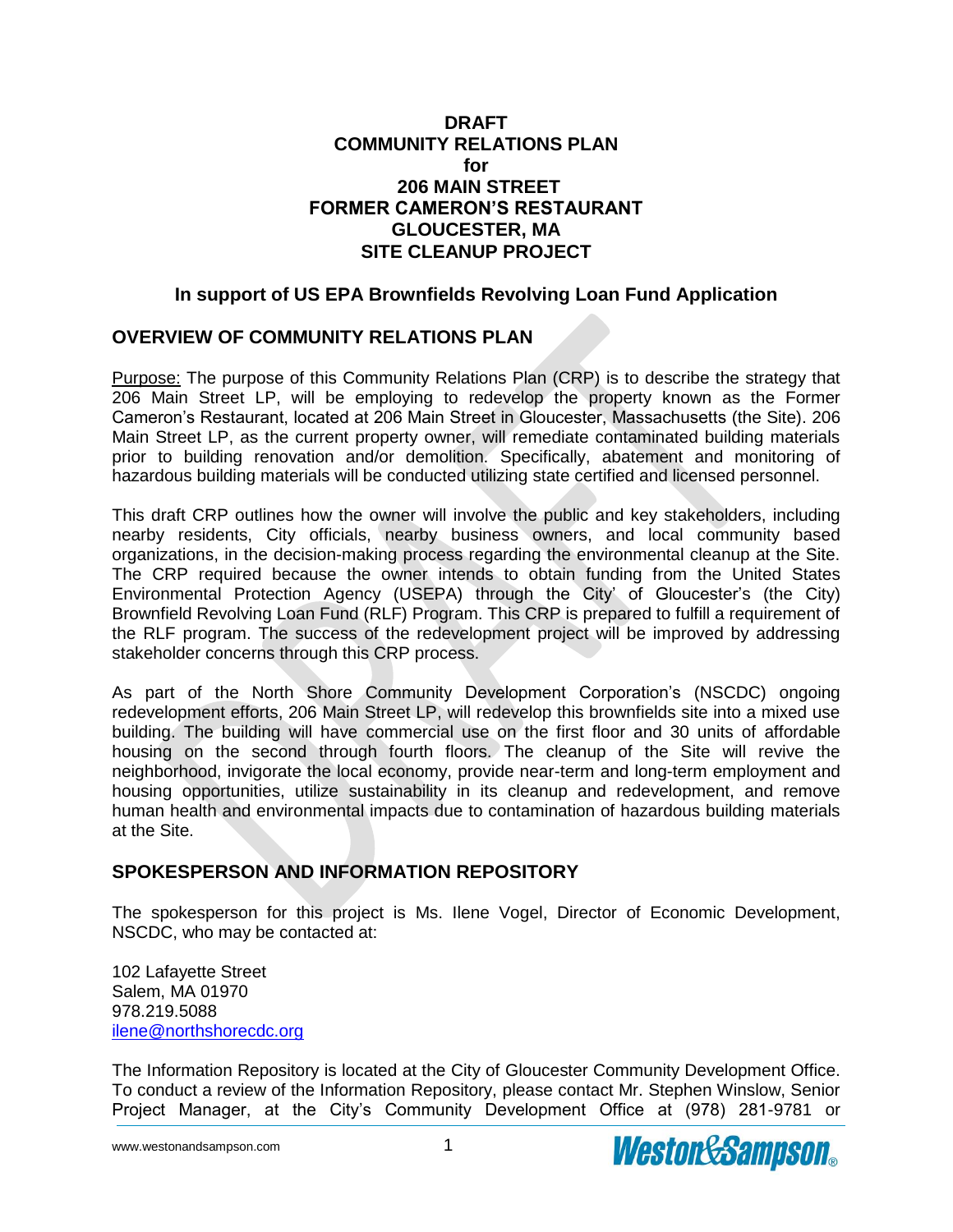swinslow@gloucester-ma.gov during normal business hours:

Monday – Wednesday: 8:00 am - 4:00 pm Thursday: 8:00 am - 6:30 pm Friday: 8:00 am - 12:30 pm

The Information Repository will also available online at [www.gloucester-ma.gov.](file:///C:/Users/JFERRARI/AppData/Local/Microsoft/Windows/Temporary%20Internet%20Files/Content.Outlook/48NLE254/www.gloucester-ma.gov)

# **SITE DESCRIPTION AND HISTORY**

### **Site Location**

The Site, located at 206 Main Street, is currently a vacant, former commercial property, which consists of a 0.15 acre single parcel of land identified in the City of Gloucester Assessor's Database as MAP ID: 13/23. The Site sits at the northeast corner of the intersection of Main and Elm Streets. The Site is improved with an approximately 11,000 square foot brick/masonry/concrete/cinder block building, which is heated with natural gas. The Site building is primarily a single story building with several facades, including brick, stucco and wood. The northwestern part of the building is two stories. The building abuts the sidewalk on Main Street and shares a wall with its abutter to the east. To the rear of the Site is a parking lot (more commonly known as 5 Elm Street, Map ID: 13/24).

#### **Site History**

#### Operations and Ownership

The property has historically been utilized as a residence and retail store, but primarily as a restaurant. In 2011, Cameron's Restaurant was closed. 206 Main Street LP took ownership of the property in August 2015.

According to the City's Assessor's Department the building was constructed in 1930; however, according to a Phase I Environmental Site Assessment (ESA) report that was completed for the property in June 2015, the western portion of the facility was originally constructed in 1888, with demolition, renovations and/or additions to the structure occurring in 1973, 1986 and 1990.

A pre-acquisition due diligence Phase I Environmental Site Assessment (ESA) was conducted by Irwin Engineers, dated June 23, 2015, on behalf of 206 Main Street LP. No Recognized Environmental Conditions (RECs) were identified; however the presence of hazardous building material (HBM) was not addressed as part of the assessment.

#### Site Investigations

### **i) Pre-Acquisition Due Diligence Investigations – 2015**

A pre-acquisition due diligence Phase I Environmental Site Assessment (ESA) was conducted by Irwin Engineers, dated June 23, 2015, on behalf of 206 Main Street LP. No Recognized Environmental Conditions (RECs) were identified; however the presence of hazardous building material (HBM) was not addressed as part of the assessment. The Site is not listed as a listed disposal site with the Massachusetts Department of Environmental Protection (MassDEP).

### **ii) Hazardous Building Material Investigation**

Weston & Sampson performed a HBM survey at the Site on behalf of the City of Gloucester's Community Development Department (the City) on November 10, 2015. The project was funded through a Cooperative Agreement between the City of Gloucester and the United States Environmental Protection Agency (US EPA) through a Brownfields Grant; Brownfields Grant #

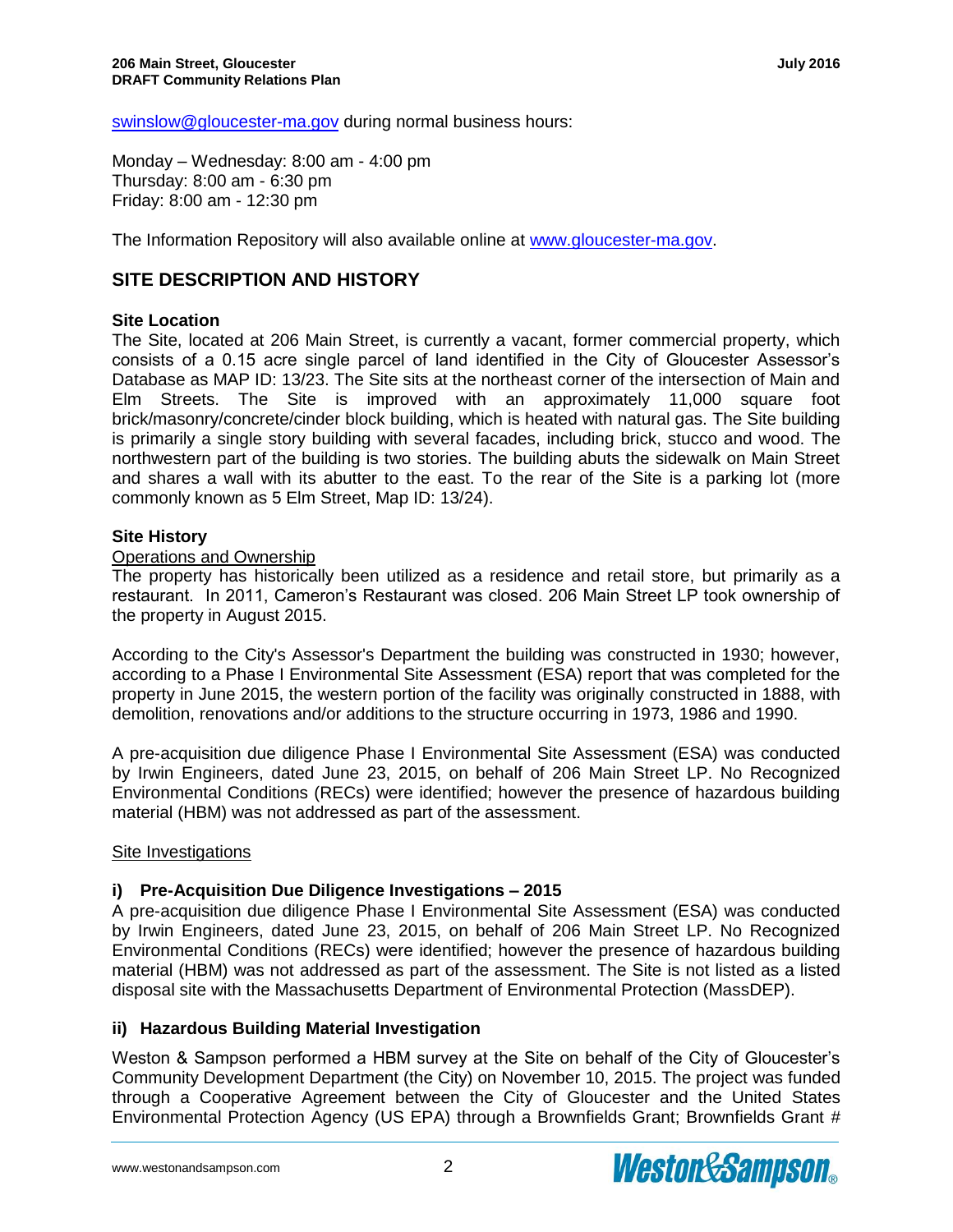BF 96166901. The assessment grant funds were used to address the potential presence of hazardous building materials in Site structures.

The HBM assessment and limited sampling of building materials was conducted to identify asbestos-containing materials (ACMs), lead paint/coatings, poly-chlorinated biphenyls (PCBs) and other hazardous materials (OHMs) at the Site, as well as to support the property redevelopment and reuse and contribute to the economic revitalization of the surrounding area. Based on the results of the inspection, sampling, field-screening and laboratory analyses, the majority of contamination at the Site is associated with ACM hazardous building materials associated with the above-ground structure.

The following is a summary of the HBM survey results:

- ACM has been identified in the building, including floor tiles, sheet flooring mastic/adhesives, transite paneling, shingles, pipe fitting insulation, and roofing materials. Additional inaccessible materials were observed and assumed to be ACM including the mastic on structural steel.
- ACM thermal insulation has been identified in above-ground pipes in the buildings. This material appears to have impacted soil in the crawlspace of the basement. The survey did not include an evaluation of underground asbestos cement water/sewer piping, below-grade damp-proofing or underground steam lines that may be present at the Site.
- Various types and colors of suspect PCB materials (i.e., window caulk and textured paint) were identified within the property and a total of four samples were collected for PCB analysis. None of the materials sampled by Weston & Sampson at the Site were found to contain concentrations above method detection limits and/or PCB bulk product waste criteria (i.e., 50 parts per million – ppm) and therefore will not be required to be disposed of at a TSCA permitted facility.
- The paint screening revealed that none of the paint chip samples collected from the building contained levels of lead paint that are greater than the EPA residential standard of 0.50% lead by weight. The results of the samples ranged from <0.010% (below the laboratory limit of detection) lead by weight to 0.075% lead by weight. However, the Occupational Health and Safety Administration (OSHA) Lead in Construction Standard 29 CFR 1926.62 considers any detectable level of lead to be a potential for exposure if dust is generated from disturbances of surfaces coated with paint containing lead.
- As part of the survey, Weston & Sampson performed an inventory of potentially hazardous chemicals and mechanical equipment located within the structure that will require special handling and disposal prior to building renovation / demolition activities. The following hazardous materials were observed within the building: refrigerator, air conditioner (A/C) unit, ice machine, fire exit signs and extinguishers, and fluorescent light ballasts and bulbs.

### **Nature of Threat to Public Health and Environment**

Based on the results of the HBM Investigation, the majority of contamination at the Site is associated with internal ACM associated with the above-ground structure. Prior to renovation activities, the ACM will be abated. Abatement is a controlled activity regulated by MassDEP. The contractor will prepare a work plan for review and approval by MassDEP. The contractor will seal the building and all activities will be performed within the sealed building. As a precaution, the building will be placed under negative pressure to prevent accidental releases of ACM to the environment.

www.westonandsampson.com 3

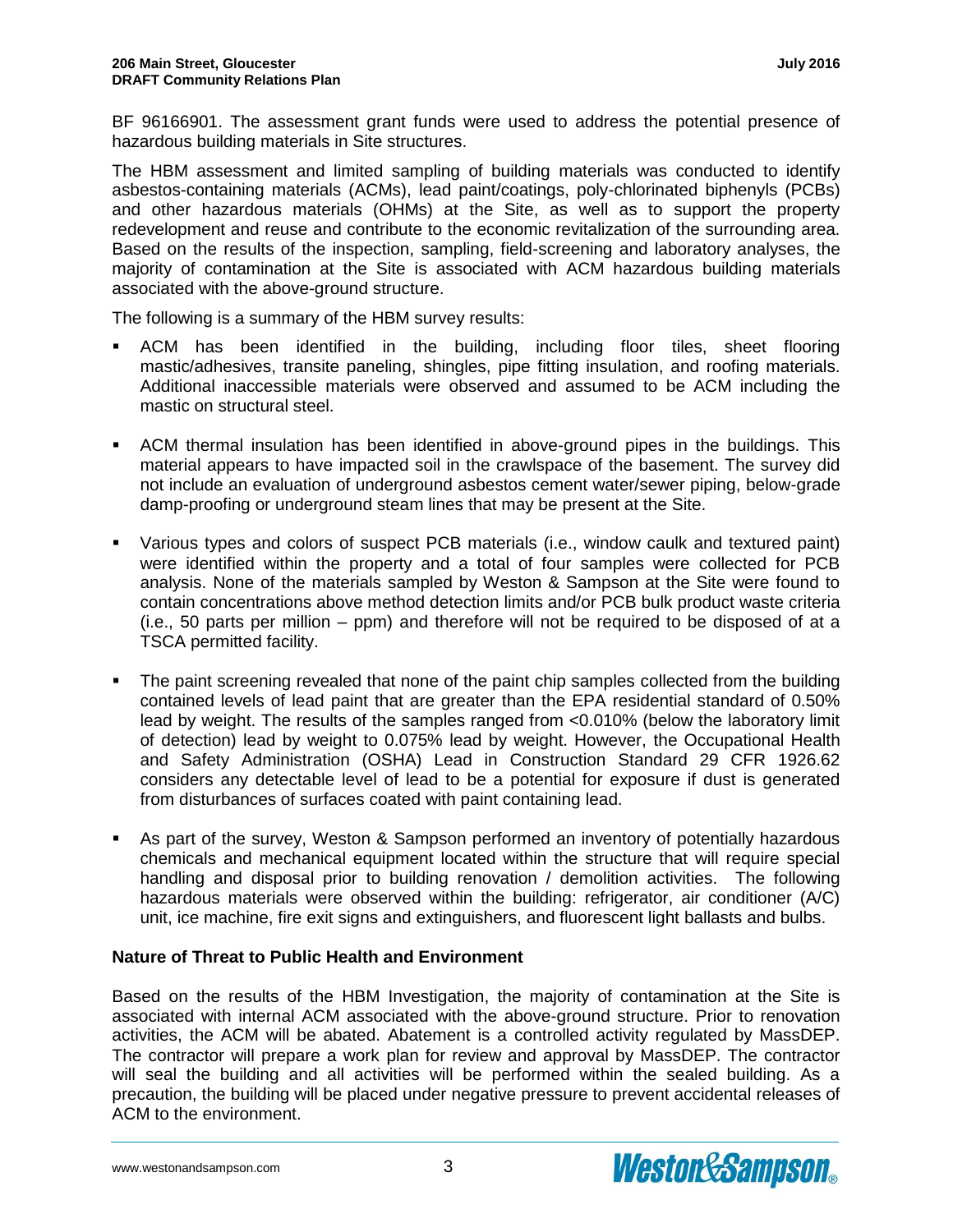The cleanup of the contamination will eliminate the threat of exposure of ACM and other building contaminants to these populations; specifically, future residents, current construction workers and trespassers. Demolition and cleanup will also eliminate the threat to the general population. RLF funds will be used to reduce threats to human health and the environment by facilitating the abatement and removal of ACM from the Site building.

# **COMMUNITY BACKGROUND**

### **Community Profile**

According to City-Data.com, Gloucester's population is 29,393, with a population density of 1,132 people per square mile. Historic development patterns impact residents by the close proximity of Brownfields to residential neighborhoods, both along the harbor and throughout the City. Approximately 10.3% of the population five (5) years old and older has languages other than English spoken at home. Approximately 5.3% of the total population is foreign born. According to the Gloucester Community Health Needs Assessment report, both Gloucester's immigrant and fishing communities have specialized health concerns. Immigrant groups experience a variety of barriers to obtaining needed care relative to differences in language and cultural practices, financial concerns, transportation, and immigration status. Fisherman and their families have greater concern about the incidence and severity of hypertension among them.

The two (2) most sensitive populations to environmental health risks concerns in the City are the elderly and young children. Approximately 18.3% of Gloucester's population is children under the age of fifteen (15); while 15.6% of the population is comprised of the elderly. These populations are disproportionately vulnerable to environmental health hazards including asthma, lead poisoning and chronic illness.

### **Chronology of Community Involvement**

The reuse plan for the Site was developed in conjunction with the NSCDC. NSCDC, in partnership with 206 Main Street LP, will rescue the property and redevelop this brownfields site into a beneficial reuse by redeveloping the property into a mixed use building with commercial use on the first floor and with 30 units of affordable housing on the second through fourth floors. The cleanup of the Site will revive the neighborhood, invigorate the local economy, provide near-term and long-term employment and housing opportunities, utilize sustainability in its cleanup and redevelopment, and remove human health and environmental impacts due to contamination of hazardous building materials at the Site.

In accordance with the United States Environmental Protection Agency's (EPA) requirements for obtaining Brownfields Funding, the CRP and draft Analysis of Brownfields Cleanup Alternatives (ABCA) will be made available for public viewing online at the City's website [\(www.gloucester-ma.gov\)](file:///C:/Users/JFERRARI/AppData/Local/Microsoft/Windows/Temporary%20Internet%20Files/Content.Outlook/48NLE254/www.gloucester-ma.gov) and at a repository held by the City's Community Development Office for a 30-day period beginning July 22, 2016, and ending August 22, 2016. The Draft ABCA will be presented to the public at a meeting on July 26, 2016. The public meeting and availability of the draft ABCA for public review and comment will be advertised in the Cape Ann Beacon and on-line at [www.gloucester-ma.gov.](file:///C:/Users/JFERRARI/AppData/Local/Microsoft/Windows/Temporary%20Internet%20Files/Content.Outlook/48NLE254/www.gloucester-ma.gov) Community concerns are discussed in the following section.

Additionally, the redevelopment of the property has been presented to the public on numerous occasions over the past year, including regular meetings with the City of Gloucester (i.e., the Zoning Board of Approval, etc). To date, general comments have been very positive and supportive of the project. The City's Community Development and Planning Department have

www.westonandsampson.com 4